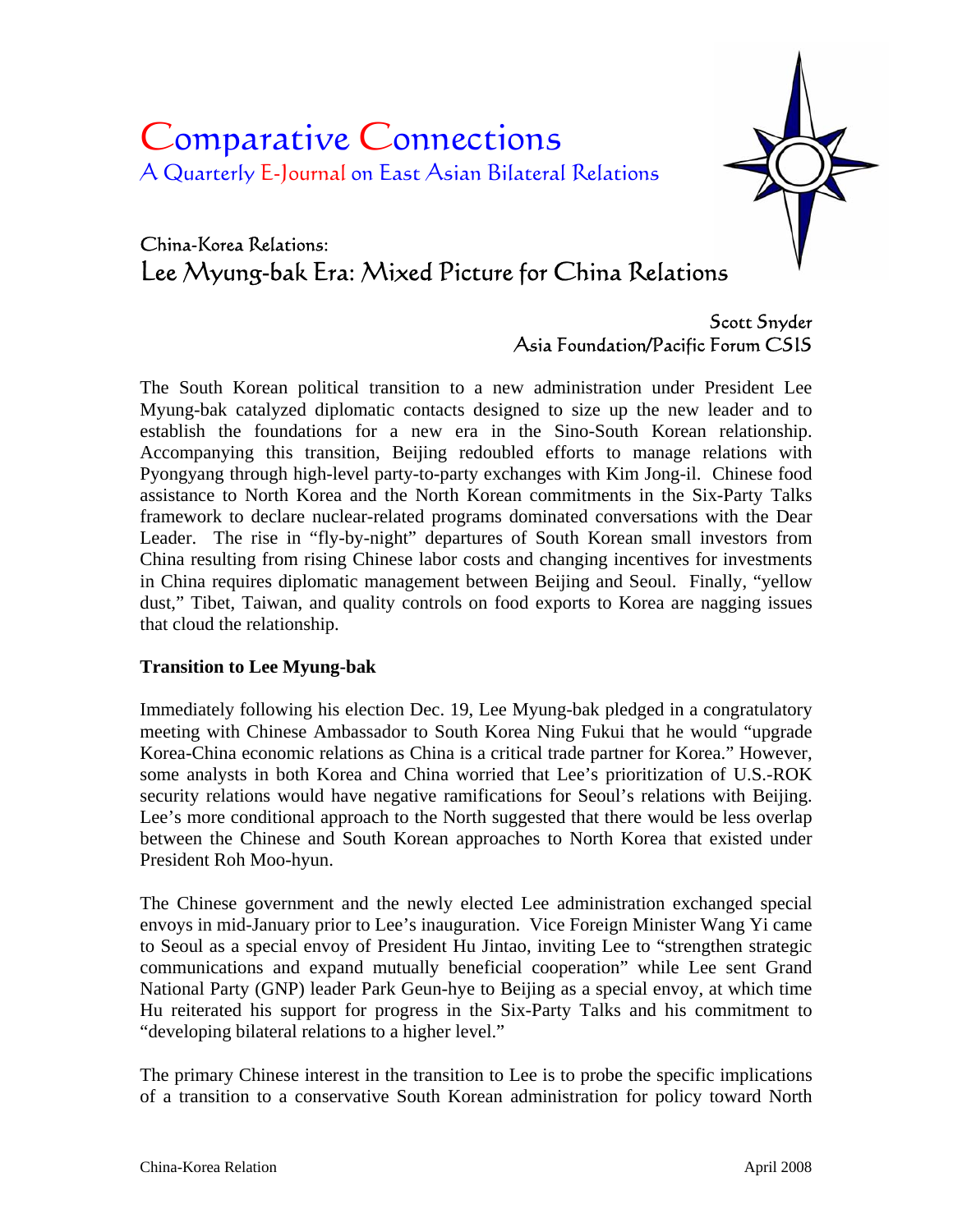Korea. Chinese Communist Party International Liaison Department head Wang Jiarui visited Seoul in November at which time he stated during a meeting with Park Geun-hye that "What North Korea is afraid of is not the GNP's takeover of power, but rather of a rapid shift of policy toward North Korea if the GNP takes power." The Chinese leadership is concerned that a downturn in inter-Korean relations might sidetrack progress in implementing six-party agreements resulting in renewed tensions and heightened pressure on China to get tough with North Korea. Chinese analysts also warned that South Korea should be careful not to lean too closely toward the U.S. at the expense of China. In this respect, the resumption of trilateral security dialogue among the U.S., Japan, and South Korea may be a sensitive issue in Beijing if the scope of such talks extends beyond coordination on peninsular issues.

Days prior to Lee's inauguration ceremony in late February, Ambassador Ning stated that China-South Korean relations are at a "new starting point" and that "the neighboring countries have become vital partners not only economically, but also on the international stage of diplomacy, security, and culture. China demonstrated its will to improve relations with the new government by having State Councillor Tang Jiaxuan attend Lee's inauguration ceremony. But, China's representation was low-key as Japan's Prime Minister Fukuda Yasuo and U.S. Secretary of State Condoleezza Rice gained the lion's share of press attention during the event.

South Korean Foreign Minister Yu Myung-Hwan made a point of making Beijing his first overseas destination in mid-March, prior to visiting the U.S. and Japan. In Beijing, Yu expressed concerns that the six-party process not stall out and emphasized that "a fortified Korea-U.S. alliance is not a minus to Korea-China relations and both relations need to maintain a win-win structure." Yu consulted on preparations for an exchange of state visits, including a visit by President Lee to Beijing, possibly as early as May. In addition, Chinese and South Korean leaders might meet on the sidelines of the Asia-Europe Meeting in China in October, the APEC meeting in Peru in November, the ASEAN Plus Three meeting in Thailand in December, and possibly during the Beijing Olympics in August. Yu also mentioned the possibility of a trilateral summit meeting among Chinese, Japanese, and South Korean leaders.

President Lee's appointment of the former South Korean Ambassador to China Kim Hajoong as unification minister sends mixed messages. On the one hand, Kim was a loyal supporter of Kim Dae-jung's Sunshine Policy as his Blue House advisor prior to spending all five years of the Roh administration in Beijing. Kim maintained a relatively low profile in Beijing, but is known to have aggressively pursued information from Chinese officials regarding sensitive issues related to North Korea's leadership. remains to be seen whether Kim will be effective in dealing with the North and what type of envoy Lee will select as his ambassador in Beijing.

China also received notification this quarter of approval by Seoul municipal authorities for the construction of a embassy complex in downtown Seoul consisting of a 10-story and a 24-story building, a grand gate, and a garden. The embassy will be the largest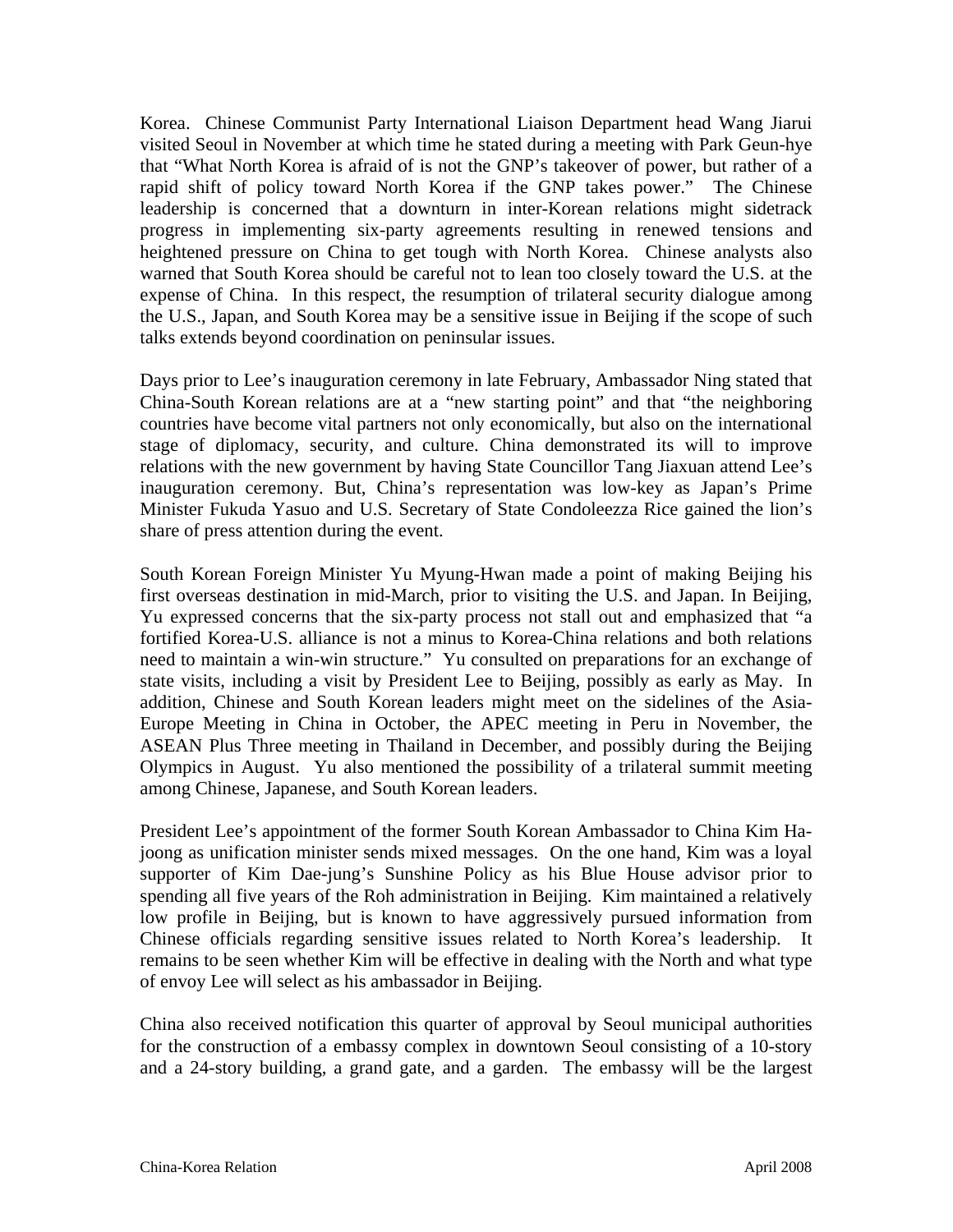foreign diplomatic compound in Seoul with a total land area of over 17,000 sq. meters, surpassing Russia's 12,000-meter complex in southern Seoul.

### **Lee Myung Bak, North Korea, and the China-DPRK relationship**

One role of Chinese consultations with Seoul has evidently been to provide North Korea with a third-party assessment of the implications of the Lee Myung-bak administration, in addition to helping with information necessary for Lee to shape his own policy toward Pyongyang. CCP International Liaison Department head Wang Jiarui was able to rely on his own conversations in Seoul prior to Lee's election as well as Beijing's initial exchange of special envoys in mid-January. Those visits along with Beijing's assessment of prospects for inter-Korean relations and his visit to Pyongyang at the end of January, when he met Kim Jong Il, made Wang the ideal choice to provide insights on both sides. During his visit to Pyongyang, Wang conveyed a verbal message from President Hu, invited Kim Jong-il to attend the Olympic opening ceremonies, and toured the Kaesong Industrial Complex, no doubt to underscore Chinese desires to see continuity and progress in inter-Korean economic relations and North Korea's own reform and opening to the outside world. Wang was quoted by *Xinhua* news agency as saying that "the present difficulties are temporary and can be conquered," while Kim Jong-il was quoted as saying that "There are no changes in the North's stance to continue pushing forward the Six-Party Talks persistently and implementing all the agreements."

Kim Jong-il followed up the Wang meeting one month later with a rare personal visit to the Chinese embassy in Pyongyang for a dinner and follow-up conversation with Chinese Ambassador Liu Xiaoming. In addition to a discussion of next steps in the Six-Party Talks, one of the topics reportedly discussed was the prospect of a visit to China in the first half of the year, possibly to occur in conjunction with a reported visit by Kim Jong-il to Vietnam to mark the  $50<sup>th</sup>$  anniversary of Kim-il sung's visit to Hanoi. Such a visit would mark a major increase in Kim's international engagement and presumably would only be fully effective in the context of steps forward in implementing North Korea's denuclearization commitments as part of the six-party process.

North Korea is squeezed by a decline in Chinese grain exports caused by tightened Chinese export regulations from the beginning of this year and a global rise in food prices. In addition, North Korea has not yet been willing to request assistance from the Lee administration in the South, possibly fearing that such requests might either be rejected or used as leverage to pressure Pyongyang on other issues. The need for foreign exchange has prompted North Korea to be more active in allowing international and especially Chinese access to North Korean mineral resources, one factor that motivated South Korean interest in a summit under President Roh. But, it is not yet clear how or whether President Lee's early emphasis on "resource diplomacy" may be applied to North Korea. Although reports from South Korean NGOs working in the North are increasingly dire, there are suspicions that China will ultimately decide to provide enough assistance to the North to avoid refugee flows into China that might hurt stability during the Beijing Olympics this August.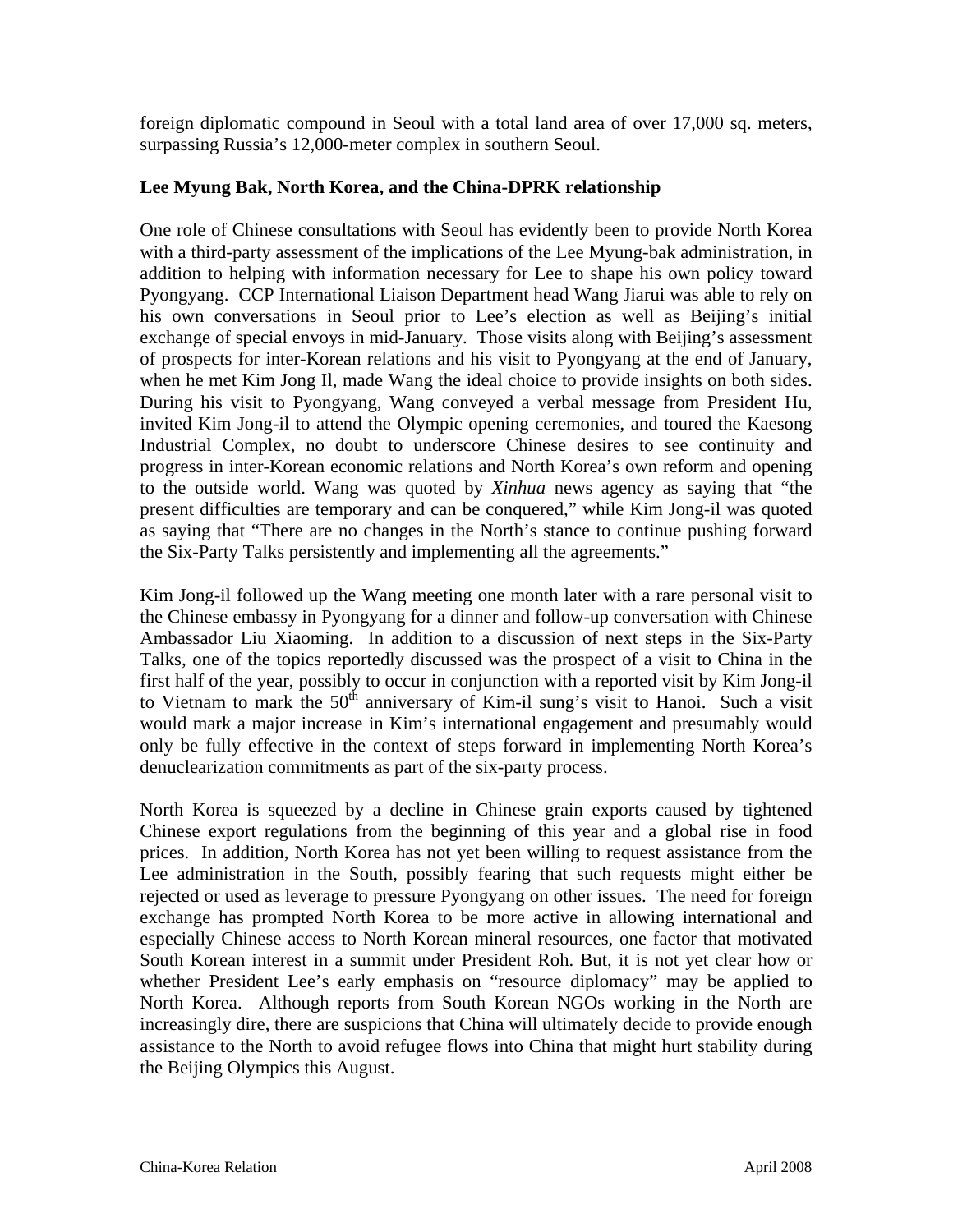#### **South Korea's "fly-by-night" operators**

Rising labor costs, decreasing tax incentives, and a less favorable business environment for low-margin, labor-intensive investments in China have put increasing pressure on South Korean small businesses in the toy, textiles, shoe, and other sectors. Most of these companies sought low-wage workers in China to enhance competitiveness in the U.S. export market. With a new labor contract law making it harder to lay off workers and expiring tax incentives coming into effect at the beginning of 2008, many smaller South Korean businesses were squeezed into the red. As a result, dozens of South Korean firms decided to flee their businesses due to complex investment liquidation procedures. Early this year, an increasingly popular option for those firms was to pack up and leave in the dead of night, leaving Chinese employees in the lurch and with little recourse in their efforts to receive back wages owed by the firms. Other Korean operators faced personal difficulties as they fell behind on payments and Chinese employees decided that they were a flight risk, often forcibly holding them at factories while demanding payment.

The situation was not unanticipated. A survey at the end of last year by Korea Trade-Investment Promotion Agency revealed that one in 10 Korean companies in China was considering withdrawal due to deterioration in the business environment there. Sung Jeung Han of the Korean Society and Enterprise Association in Qingdao estimated that 20-30 percent of the 6,000 Korean firms there are losing money as a result of increases in minimum wages of over 43 percent over the past three years to \$107 per month. In a survey by the Korea Chamber of Commerce and Industry's China branch conducted in mid-January of 350 listed members, it was revealed that 25 percent of firms have seriously considered leaving China, while another 3.1 percent said they are preparing for liquidation. The Export-Import Bank of Korea has estimated that over 200 Korean business owners in Qingdao had illegally shut down their businesses in recent years (comprising 2.5 percent of all South Korean investors there), leaving Chinese workers with no recourse. In Jiaozhou, Shandong Province, 103 of 119 businesses that had illegally shut down since the beginning of the year were reportedly from South Korea. A March report from the bank estimated that the investment environment had worsened in China (along with India and Kazakhstan) due to decreased tax incentives and rising costs for labor and materials.

The political and economic fallout from such pressures led the Federation of Korean Industries to recommend in mid-January that the South Korean government step in to provide assistance to smooth the exit process for Korean firms and to resolve tensions caused by South Korean "fly by night" practices. By February, the South Korean government began to step in to assist companies in managing the process of withdrawing from the Chinese market and held talks with Chinese officials on the matter. The Ministry of Foreign Affairs and Trade established a help desk for distressed Korean firms at the Korean embassy in Beijing and the consulate in Qingdao to provide assistance to South Korean investors in liquidating their assets and to serve as a liaison with Chinese agencies involved in the process. The South Korean government plans to establish a onestop service to assist companies who want to exit China and press for improved transparency in China's corporate liquidation procedures. In addition, the South Korean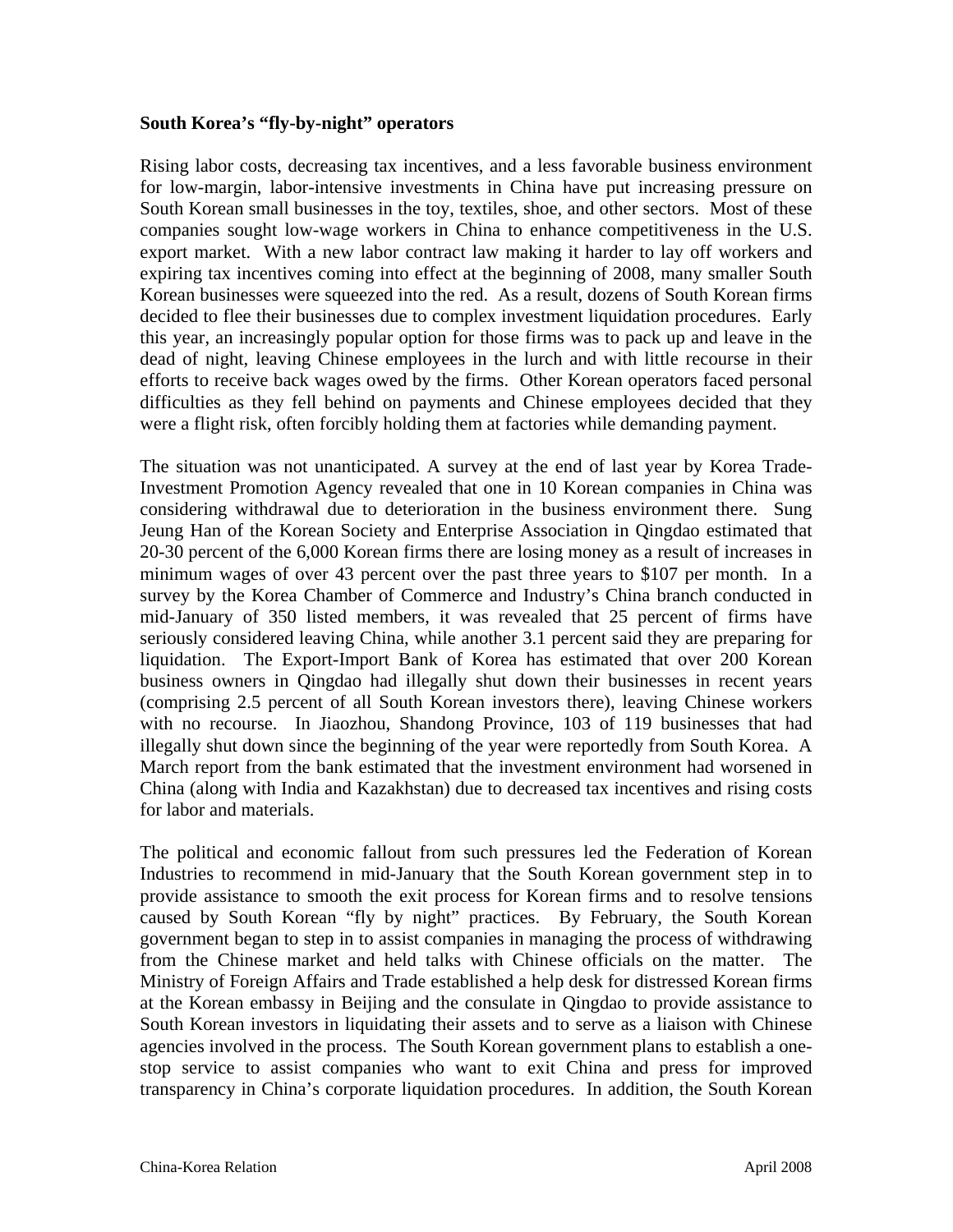government will facilitate judicial handling of suits against South Korean managers who have fled China so that workers can seek redress for back wages.

#### **An ill wind and other challenges for China-Korean relations**

Early predictions by the Korean meteorological service suggest that the spring of 2008 could be the worst year yet for yellow dust from China. The "gatecrasher of spring" is an unwelcome guest in Korea and Japan, but it had until recently been a catalyst for greater cooperation among the respective environmental ministries in Japan, China, and South Korea. But cooperation hit a snag earlier this year as a result of the unwillingness of the Chinese government to share meteorological information with Korea and Japan under the pretext that such information was a "state secret," inhibiting the capacity of China's neighbors to make more accurate forecasts for how and when the dust might be at its worst. During periods when the dust does strike, South Korean elementary schools are closed and precision machinery operations in both South Korea and Japan require greater precautions to keep out the dust, which can increase the error rate of precision materials production. The Korea Environment Institute estimates that economic damage resulting from haze created by the dust amounted to  $\frac{445.5 \text{ trillion}}{55.5 \text{ billion}}$  in 2007, when 13 weather advisories were issues in South Korea, up from only three in 2003.

Another ill omen from China has been the precipitous fall in the value of Chinese equities in conjunction with difficulties in the U.S. markets. Based on the theory that the U.S. and China markets are decoupling, many individual Korean investors had sought to cash in on China's growth, but found themselves instead exposed to amplified effects of the inability of U.S. markets to properly measure risk. Meritz Securities estimated that Korean fund investments in China amounted to over  $\frac{1424}{11}$  trillion (\$24 billion), or onethird of all overseas investment fund inflows into China. The Chinese market's drop of over 40 percent from its peak has been an additional blow to Korean investors.

A third negative story from China involves ongoing concerns regarding the quality of Chinese food imports to Korea. But this time the culprit involved a Korean company, Nongshim, which, when confronted with a customer who found rodent parts in a popular snack, claimed that it processed food products in China for sale in South Korea. The fact that a South Korean company faced difficulties as a result of failure to monitor its own food processing operations in China has generated additional pressure on the Korea Food and Drug Administration while defusing the issue as a political problem between Korea and China, unlike the "gyoza" controversy between China and Japan. In the wake of the controversy, the Korean Consumer Agency stated that coffee, sesame oil, and health supplement products from China have also been found to be tainted.

Finally, new cases of industrial espionage involving the stealing of technology and selling it to Chinese competitors were revealed this quarter. This time an LG Electronics engineer has been indicted for teaming up with former colleagues to steal and leak flatscreen TV technology to China's COC (Changhong-Orion PDP-Chaihong) that was used in a PDP plant constructed in Sichuan province. LG Electronics estimates that the leak will cost the company about  $\frac{11.3}{11.3}$  trillion won (\$1.3 billion) in losses. South Korean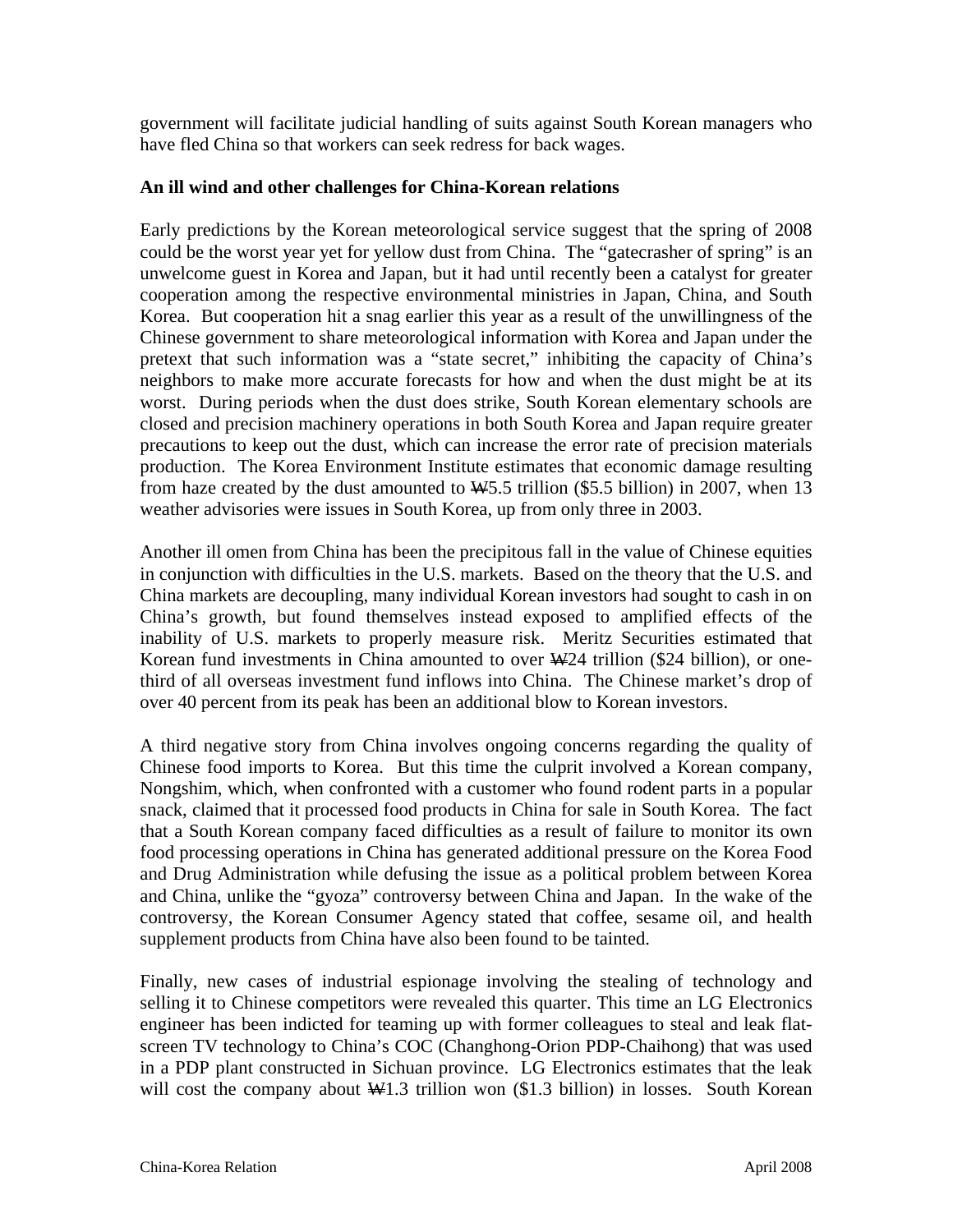prosecutors acting on information provided by South Korea's National Intelligence Service (NIS) have also been investigating allegations of technology leakage at Ssangyong Motor, but the case is more complicated since that company was bought by Shanghai Automotive Industry Corporation (SAIC) in 2004, so any technology transfer made by the company after that time would be legal.

#### **Taiwan-South Korea political parallelism**

The election of Ma Ying-jou on March 23 as president in Taiwan extended the parallel political experiences of South Korea and Taiwan. Both Taiwan and South Korea experienced economic growth that contributed to democratization, experienced parallel transitions to opposition rule based on anti-corruption and national identity platforms, and have switched back to conservative rulers focused on recovering lost economic performance. The parallel has been so strong that candidate Ma pledged to focus on the economy like "Lee Ming-bo" (Lee Myung-bak's name in Chinese), and came up with his own "633" pledge (6 percent growth, a per capita income of \$30,000, and 3 percent unemployment) to parallel Lee's "747" campaign pledge to promote 7 percent growth, raise per capita income to over \$40,000 and become the  $7<sup>th</sup>$  largest economy in the world. Ma's election signals a potential opportunity for enhanced cross-Strait cooperation since Ma has also supported an improved economic relationship with Beijing based on a "one China common market," and resumption of dialogue on the basis of "one China, differing interpretations." To the extent that Ma can bring greater "international space" for Taiwan, this might also provide an opportunity to improve political relations with South Korea, which has remained sensitive to Beijing's preferences in its dealings with Taiwan. For this reason, it is somewhat surprising that an international poll on developments in Tibet showed South Koreans to be the most critical regarding Chinese policies and management of Tibet. But a Korean company, Samsung, is a primary Olympic sponsor that would lose out if protests mar the Beijing Olympics.

#### **Korean Peninsula: in the balance or out of balance?**

The next quarter will see the renewal of top-level diplomacy in China's relations with the two Koreas, including possible visits by both Lee Myung-bak and Kim Jong-il to Beijing. With Beijing as the center for Korean Peninsula-related diplomatic activity, Chinese policies toward the two Koreas are likely to receive renewed scrutiny in the coming months. President Lee will pursue more active relations with Beijing on the basis of a close U.S.-ROK relationship, rather than with the intent of playing a balancing role in Northeast Asia. This may pose a challenge to Beijing if viewed through the lens of regional geostrategic competition with the U.S. But, it holds the promise of deepening economic relations in many sectors, including the initiation of FTA discussions between China and South Korea.

The Chinese leadership is likely to find South Korean policies toward North Korea more challenging. President Lee's emphasis on human rights and his apparent willingness to challenge the North carry mixed implications for China's own interests and highlight differences with China that had been set aside under more progressive South Korean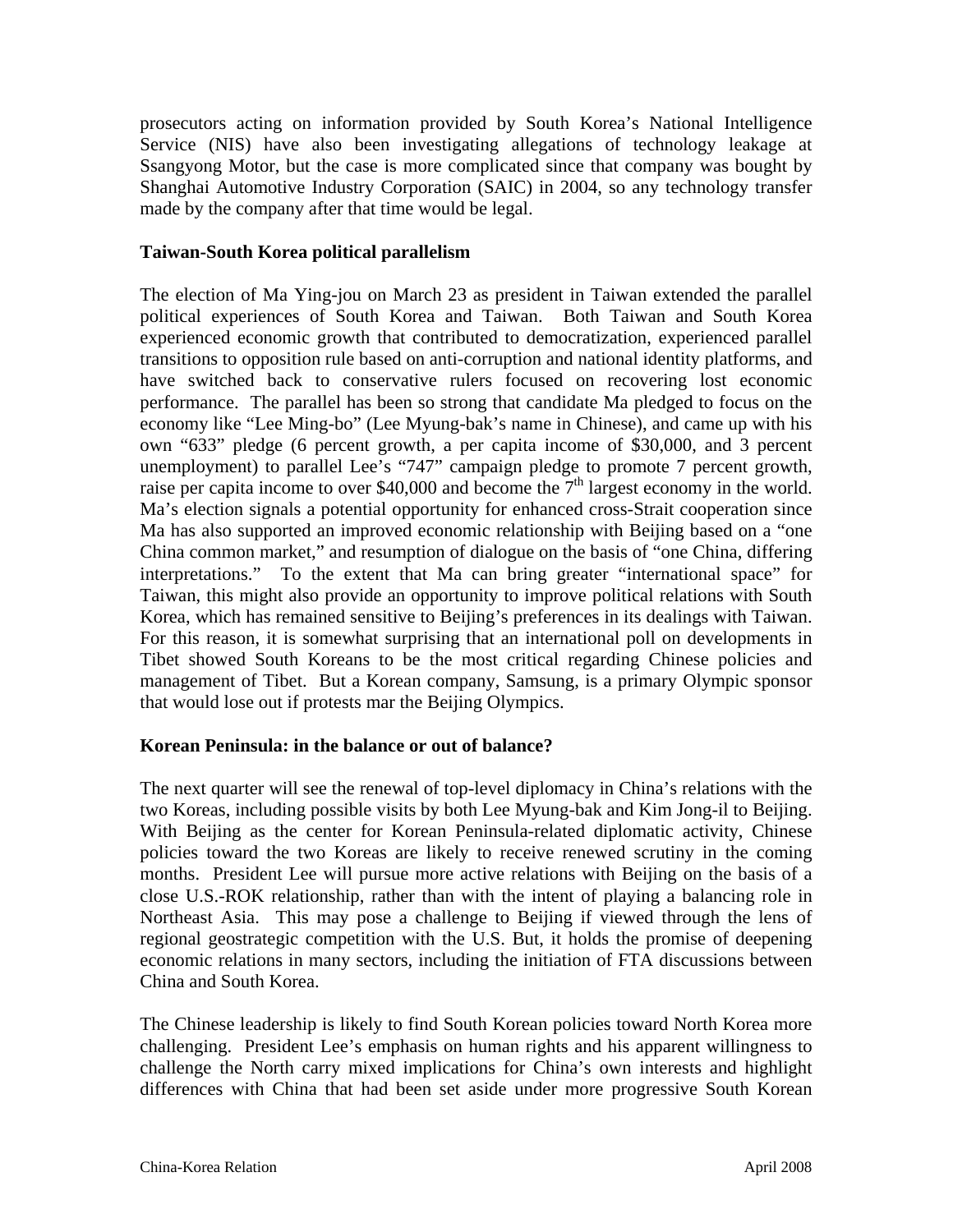leaders. Lee's policies will not deemphasize core shared interests, but his administration also has a different set of assumptions regarding what North Korea must do to pursue economic opening and who has the upper hand in the inter-Korean relationship. Longerterm, however, the objectives of denuclearization, opening, and promoting North Korea's economic development will find a ready audience among Chinese officials interested in promoting regional stability and North Korean reform – if only as a means to reduce Beijing's own burdens from North Korea's "rubber stomach" and endless demands for assistance.

There remains evidence of discord within the Chinese foreign policy community over how to deal with North Korea. Different factions within China's foreign policy establishment argue over how much China can afford to give to North Korea, whether North Korea holds strategic value for China, and the destabilizing costs of Chinese failure to challenge North Korea's most brazen illegal actions even when they occur on Chinese soil. Many of these specific costs are outlined in detail in a book entitled "China's Secret North Korea File," published in Japan and supposedly written by Chinese government officials dissatisfied with Chinese policy. This internal debate has yielded casualties in several branches of the Chinese bureaucracy among specialists who have been put under house arrest both for being too outspoken on North Korea and for alleged corruption. Although there are no perceptible changes in China's policy of trying to gently use its limited capacity to influence Kim Jong-il to move in a direction that accords with Chinese interests, a powerful counter-argument has coalesced in some quarters – as represented by this book – that Chinese policies would be best served by working more closely with the U.S. to achieve North Korea's denuclearization, even at the expense of the stability. Whether such arguments are finally incorporated into Chinese policy toward the Korean Peninsula remains to be seen. Nevertheless, North Korea's full denuclearization and/or future survival may depend on it.

# **Chronology of China-Korea Relations January-March 2008**

**Jan. 1, 2008**: Municipal authorities in Dandong, Liaoning Province announce plans to construct a large bridge across the Yalu River to North Korea to expand capacity to handle bilateral trade with North Korea.

**Jan. 7, 2008:** Forty illegal laborers, including 13 Korean ethnic workers from China, are trapped and burned in a cold-storage warehouse under construction in Incheon, 50 miles south of Seoul.

**Jan. 14, 2008:** President-elect Lee Myung Bak meets Chinese special envoy Wang Yi during a visit to South Korea to consult on future prospects for Six-Party Talks.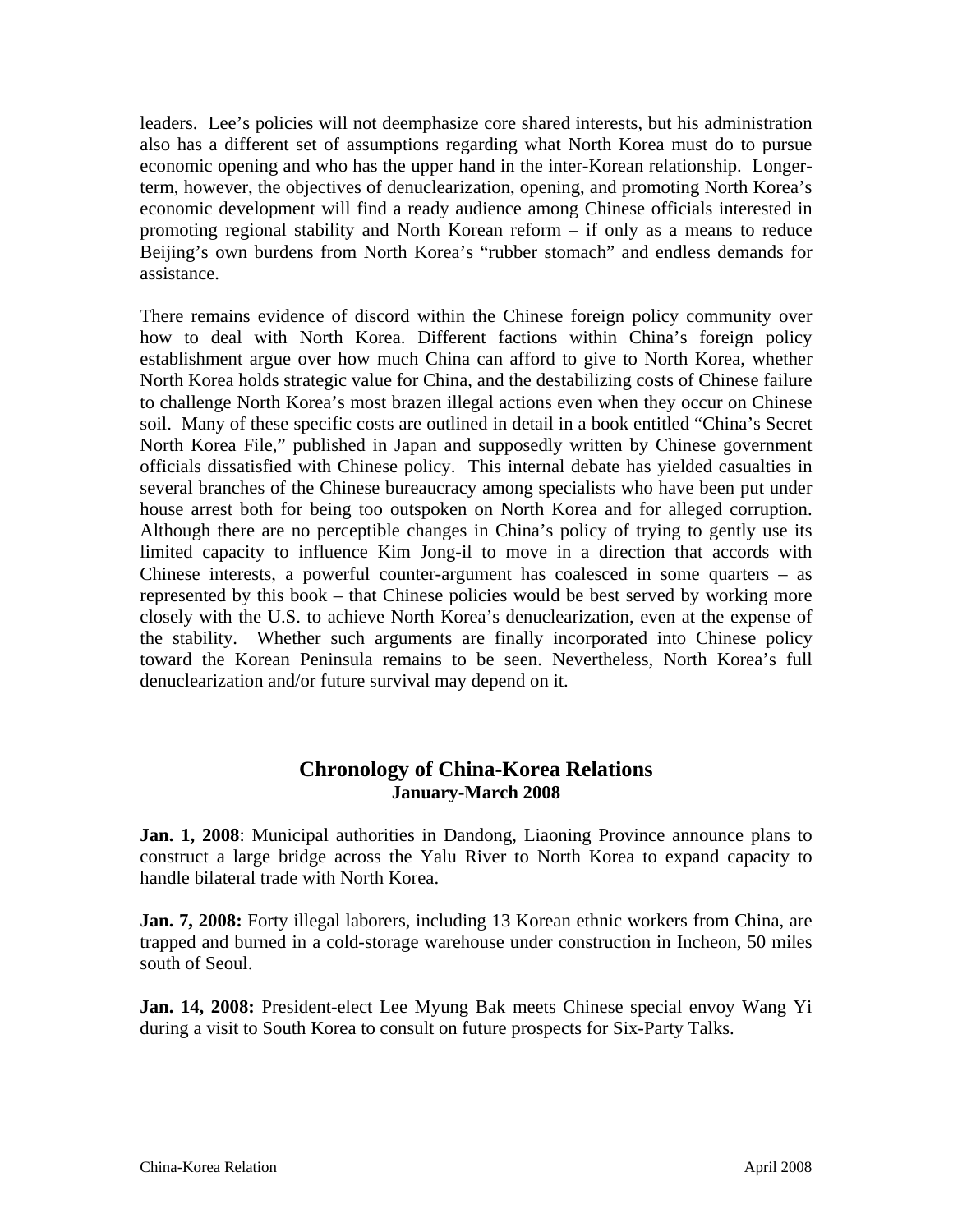**Jan. 16, 2008:** South Korean companies in China face toughening government regulations and decreasing incentives to operate there, spurring nighttime departures by some South Korean executives and employees.

**Jan. 19, 2008:** The Korean Customs Service reports that China has displaced Japan in 2007 as the largest exporter of goods to South Korea.

**Jan. 20, 2008:** The Bank of Korea releases a report concluding that an economic bubble is unlikely to occur in China.

**Jan. 30, 2008:** Senior Chinese Communist Party official Wang Jiarui meets Kim Jong-il in Pyongyang to discuss the Six-Party Talks and other issues in Sino-DPRK relations.

**Feb. 8, 2008:** Chinese Ambassador to South Korea Ning Fukui says Chinese-South Korean relations are "at a new starting point" in an interview at his office in Seoul.

**Feb 19, 2008:** South Korea's Ministry of Commerce, Industry, and Energy announces that the government has decided to implement measures to support South Korean investors in China that are planning to withdraw from the country.

**Feb. 19, 2008:** Korea Institute for Industrial Economics and Trade Senior Research Fellow Kim Do-hoon says that Hong Kong and China are likely to be South Korea's best FTA partners based on his study of the effects on local industry.

**Feb. 19, 2008:** China hosts a bilateral meeting between Six-Party Talks negotiators Christopher Hill and Kim Kye-gwan to discuss issues preventing North Korea from providing a declaration of nuclear-related facilities, programs, and materials as pledged under the Oct. 4 and Feb. 13, 2007 six-party agreements.

**Feb. 25, 2008:** Lee Myung-bak inaugurated as new South Korean president; meets with Chinese State Councilor Tang Jiaxuan.

**March 1, 2008:** North Korean leader Kim Jong-il has "cordial and friendly talks" during a visit to the Chinese Embassy in Pyongyang with Chinese Ambassador Liu Xiaoming.

**March 2, 2008:** President Lee names former South Korean Ambassador to China Kim Ha-joong as his first minister of unification.

**March 4, 2008:** Korea Hydro and Nuclear Power (KHNP) announces that it has signed a \$15.5 million contract with Guangdong Power Engineering Corporation to export nuclear technology through 2013 for reactors at Yangjian, Guangdong Province, which are based on the Korean Uljin plants.

**March 6, 2008:** Prosecutors announce the arrest and indictment of a former LG Electronics engineer for industrial espionage by stealing and leaking flat-screen TV technology to a Chinese competitor.